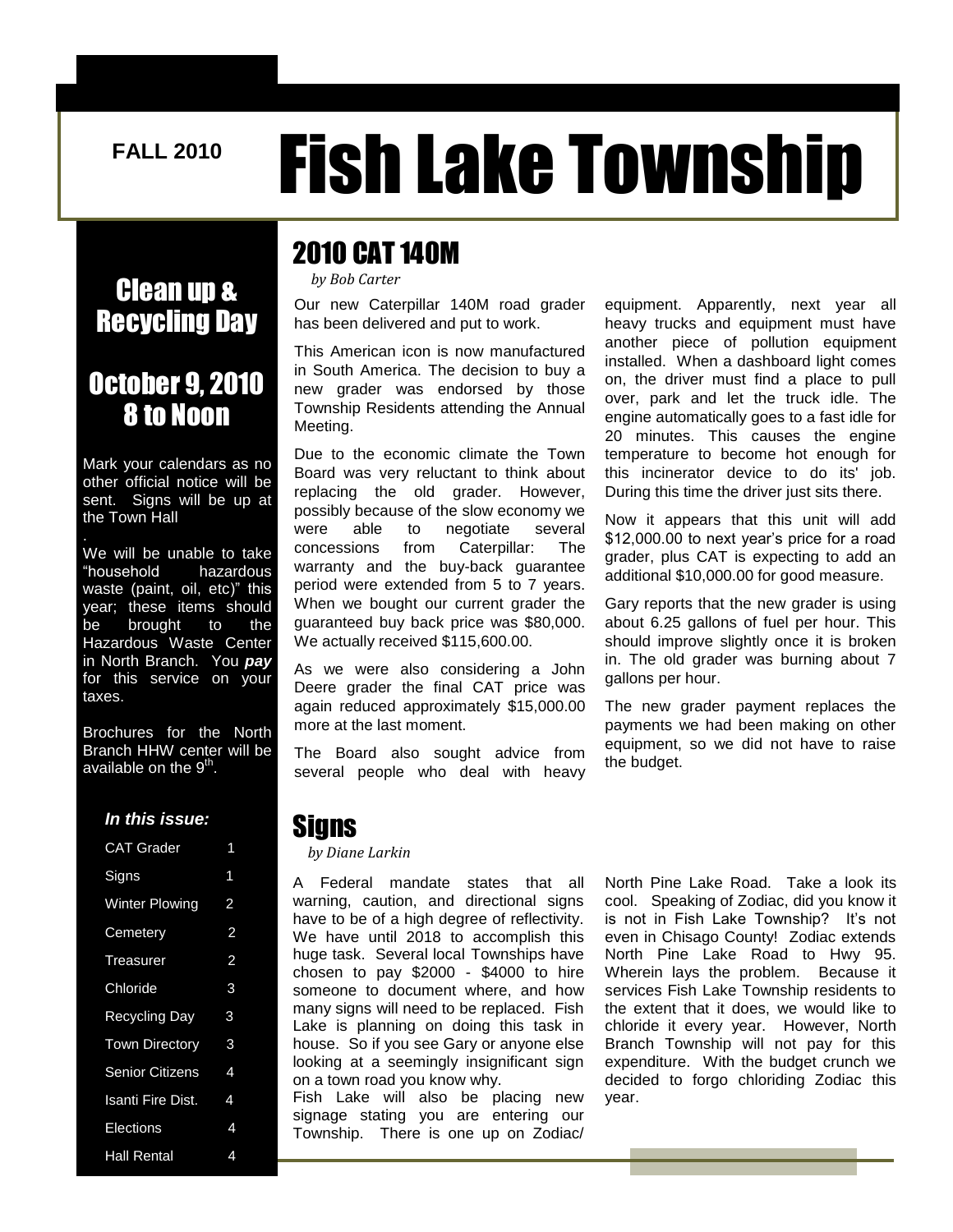# Fall 2010 Page 2 of 4

### Winter Plowing

#### *by Bob Carter*

I received e-mails from a husband and wife this past winter. The notes were polite, well written and left no doubt in my mind that they were angry. Last December, at the time we received all of the snow and then rain, their road became impassable for a while and they got stuck. Getting stuck anywhere is maddening.

The Board's obligation is to provide a level of service that is acceptable to the majority of residents as economically as possible. That level is flexible and is a composition of industry standards and Resident input. It is expensive to plow snow but our first concern is always for safety.

#### **Rock Chips & Chloride vs. Sand & Salt**

For sanding mix we use Dresser Trap Rock chips instead of sand, with about 12% chloride.

- Chloride will continue to melt ice to 29 degrees below zero.
- Salt will melt ice at 28 degrees and above and if it gets windy salt mixture can blow off the road.
- Sand/salt mix covered with new snow becomes ineffective.
- Rock chips often become embedded and provide added traction.
- Rock chips will usually reappear and continue to provide traction.

A truckload of chips costs about \$300.00 plus trucking and Gary's time. It takes 2 loads and about 8 hours to spread both loads around the Township. Not too many years ago, it was almost unheard of to put sanding mix on a gravel road. While it is not economically feasible to do a

### Dalstorp Cemetery

#### *by Bob Carter*

The Dalstorp Cemetery has been getting a lot of attention. By statute, this Cemetery is now the responsibility of the Township. None of the local churches were interested in it.

The Township has benefited from two events. First, Lois Eaves, a remarkable lady with deep ancestral roots in this area and a commitment to see the Cemetery preserved, has given the Township \$10,000.00 to be used to preserve and maintain the cemetery. Secondly, Joseph Call, a young Township Resident, approached the Town Board with the idea of cleaning up the cemetery. He was looking for a community project that would help him qualify for his Eagle Scout Badge. The Township had wanted to get this done but didn't want to use town employees or spend levy dollars so we were very interested to hear his proposal.

On July 30<sup>th</sup>, Joseph brought together about 75 teenage boys and girls and several adults. Using hand tools, physical strength and determination, they cut and piled all of the brush on the 1.5 acre site. We saw a remarkable demonstration of organization and young people in action willing to donate their time and muscle. Our present goal is to keep the property looking presentable while looking at some long term possibilities.

whole road, we do concentrate on sharp curves, intersections, some hills and problem spots. Over the years, Gary has developed the knowledge of areas on the roads that benefit from rock chips.

It only makes sense for us to plow our roads AFTER the County has plowed. They leave a windrow of snow across our roads, which we then have to clean up. Due to the variety of vehicles on the road today there are many different needs. Vehicles range from rear wheel drive Crown Victoria's to all wheel drive cars, many 4 wheel drive pick-ups to the occasional Hum-Vee. If I spent \$80,000.00 on a Hummer I would probably be ecstatic to see 2 feet of snow on the road. We have drivers of all skill levels, from young and inexperienced, to elderly drivers. Many residents drive to the Cities, which usually means getting on the freeway and suddenly doing 70mph. whether it is slippery, or not.

Gary and a Board Member decide if a snowfall meets the criteria to be plowed. Gary and Doug are always ready to go out when it is necessary. This means there are restrictions on what they can do in their personal lives and on their own time 12 hours BEFORE they **might** have to go out and plow.

We don't know the number, but many people who support the Township through their taxes don't use Township roads. Many people don't even live in the Township but support the levy because they own property here.

#### **REMINDER: IT IS ILLEGAL TO PUSH SNOW ACROSS ANY TOWNSHIP ROAD.**

### News from your Treasurer

*by Sharon McAndrew*

A year ago, I was asked to be the Secretary-Treasurer for the Chisago County Association of Townships. This has also been very helpful to me as your Treasurer.

Chisago County Clerks and Treasurers have met together a few times to share ideas and problem solving.

We continue to attend the short courses offered by the Minnesota Association of Townships for education and to be updated on changes made by the legislature.

According to the FDIC rules of banking we have diversified our banking and opened a new account with Peoples Bank of Commerce in Cambridge, thus protecting Township funds.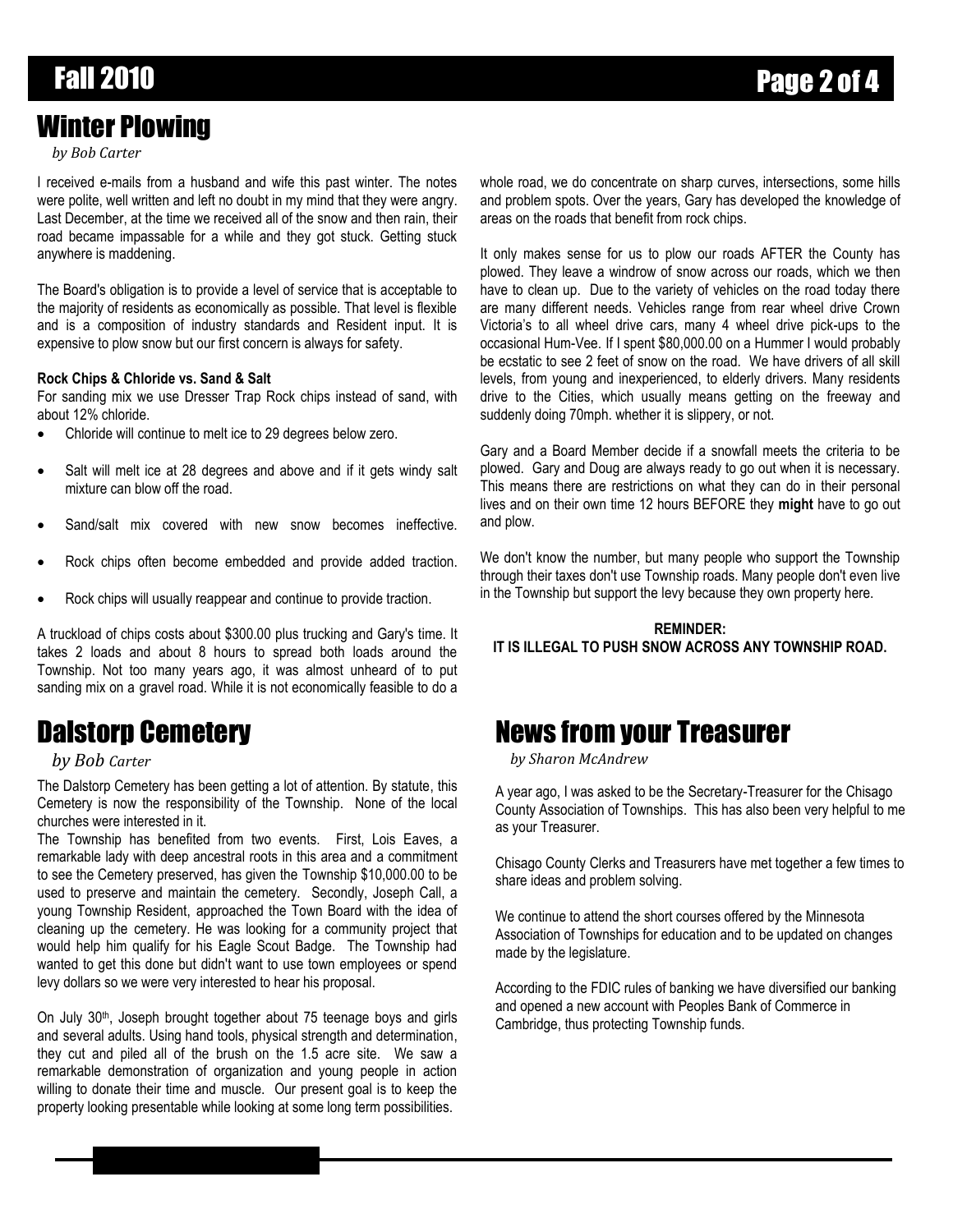# Page 3 of 4 Fall 2010

# Chloride

*by Bob Carter*

It has been at least 10 years since the Township first put chloride on a road. We did it to preserve our gravel and to reduce maintenance costs. We apply chloride after a road has been re-graveled according to a schedule. This has proven very cost effective. This program was expanded to the application of chloride when residents were willing to pay for it. Their goal was dust suppression.

This practice has started to get out of hand with people making all kinds of demands and occasionally trying to beat the system out of a few extra feet of chloride. These special requests and last minute changes create problems that become additional costs that all residents have to share in. The Township Board will be making changes in this program. Some facts to consider are:

The Township has no control over when the chloride is available.

We usually get the same price per gallon as the County, which buys a large quantity and County roads are always sprayed first. Weight restrictions and the kind of spring we have determine when they start applying chloride. Gary tries to have the road bladed before the chloride is applied. This isn't always possible when people call in at the last minute or make changes. Chloride works better and longer if the road gravel has some moisture at the time of application. But, there is always a risk, that a hard heavy rain soon after the application, as we had this year, can cause the chloride to leach out reducing its' effectiveness. Since the Township is responsible for its roads, it will continue to grade the road as required whether or not there has been chloride applied. We are learning that some chloride will carry over into the next season, especially with the better quality, higher binder gravel we are buying.

There is basically one supplier in our area and the idea of handling and applying chloride ourselves was looked at some years ago and deemed to be cost prohibited. To do this, it would be necessary to buy certain pieces of equipment and have access to large quantities of water. Although the DNR has not considered chloride to be an environmental hazard, they are monitoring its' impact on lakes and streams. It is considered a hazardous material which means there are licensing and several other issues the Township would have to deal with.

### **Clean-Up & Recycling Day Fish Lake Township Saturday, October 9th 8 am to Noon**

The Fish Lake Township Board and Evergreen Recycling of Rush City would like to offer this opportunity to residents to clean Homes, Garages, Sheds and Yards. They have arranged this special clean-up day in the hopes that it will help keep our ditches free of debris saving us all tax dollars. Yard waste, household trash and paint will **NOT** be accepted.

#### **Appliances \$2**

**Refrigerator** Freezer Air conditioner **Dehumidifier** Washers/Dryers Water Heater **Microwave** Ammonia Gas (\$25)

#### **Non-Recyclables \$10-\$25**

Car Load Small Trailer Pick-Up Large Trailer

#### **Household \$10-\$15 Electronics \$0**

**Mattress** Box Spring Sofa Stuffed Chair

#### **Fluorescent Lights \$1-\$2**

4' or Less Over 4' **Ballasts** U-Tubes/Round/Compact

**Yard \$3-\$5**  Lawn Mowers/Tractors Propane Tanks

Monitor/Laptop/CPU

Scanner/Printer/Fax Copier (\$10) Elec. Typewriter Stereo/Boom Box VCR/DVD TV-Small TV-Large (\$5) Cell Phones

### **Tires \$1-\$6**

Automobile Light Truck w/rim Semi-Truck w/rim Tractor (\$27)

**Town Board Bob Carter, Chairman bobcarter@fishlaketownship.com**

**Bob Cupit, Supervisor bobcupit@fishlaketownship.com**

**Diane Larkin, Supervisor dianelarkin@fishlaketownship.com**

> **Treasurer Sharon McAndrew**

**Clerk Andrea Nekowitsch clerk@fishlaketownship.com**

**Employees Gary Guse – Grader Operator Doug Rogers – Part time Pat Devine – Hall/Grounds**

**Monthly meetings are held on the 2nd Monday of each month.**

**Meetings start at 7:00 p.m. with scheduled agenda appearances at 8:00 p.m.**

> **Fish Lake Township 2170 Brunswick Road Harris, MN 55032**

> > **Phone 651-674-7709**

**We're on the Web!** *See us at* **www.fishlaketownship.com**